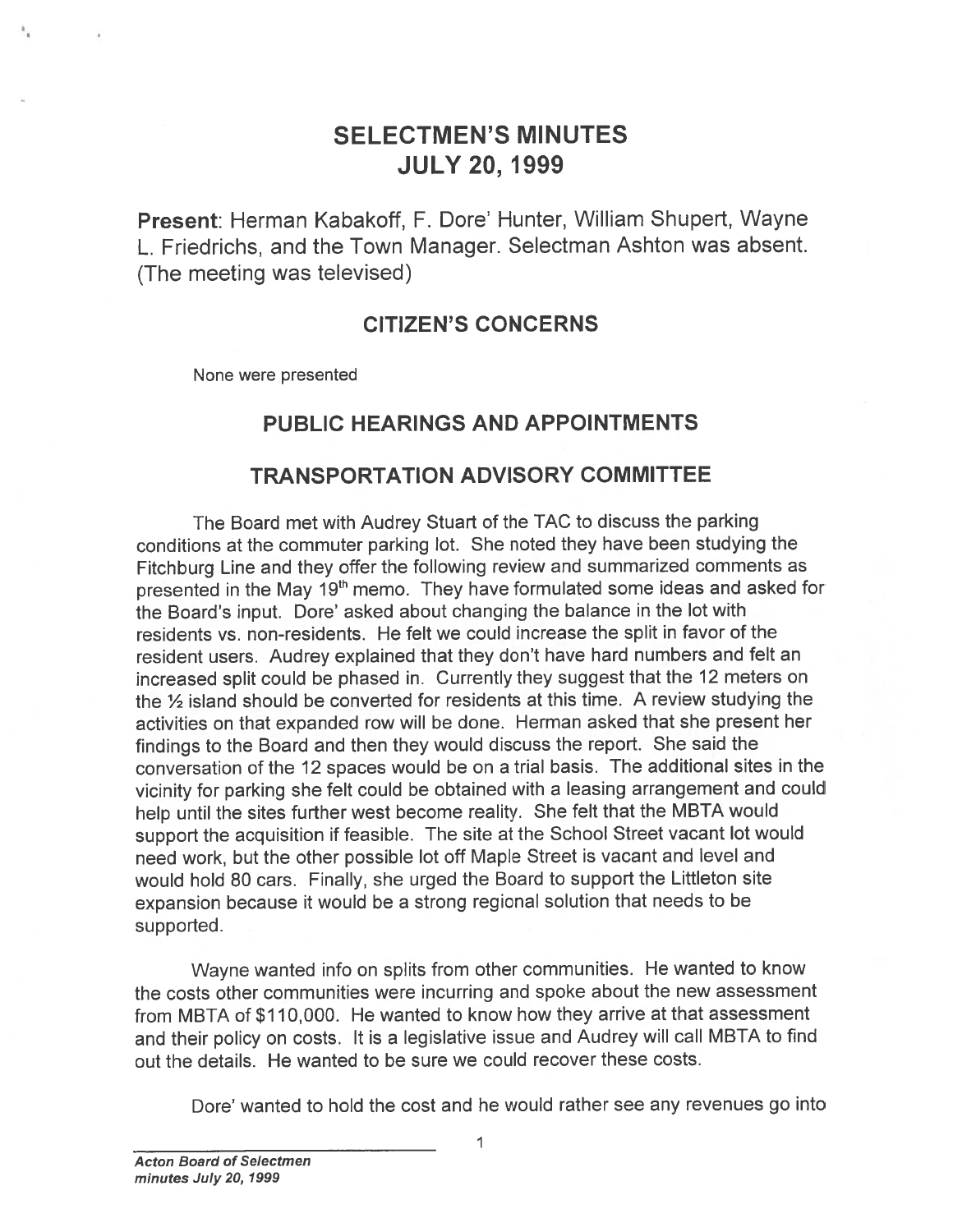leasing property to accommodate more cars. He wanted to see if we could provide more to the residents who use this service. He feels it is important to keep the ridership.

Wayne felt \$500.00 per year to par<sup>k</sup> in his opinion would still be reasonable. The drive would cost more in the area of \$5,000.00.

Trey was involved through the Master Plan Update with regar<sup>d</sup> to the South and West Acton sites and wanted to go back and fight the assessment. He said he did not want to just rollover. He felt the liability of getting people from the Maple Street across the tracks and under the bridge in addition to traffic issues for the neighborhood needed to be reviewed.

Trey felt that the two municipal lots in West Acton previously disapproved by MBTA were rejected because MBTA felt it would impact schedules. They did however say if we presented <sup>a</sup> <sup>p</sup>lan they would look at it. He urge<sup>d</sup> the committee to look into the issue again with MBTA.

Herman said we need to look into the traffic flow impacts at the leased site and costs to develop it. Dore' felt we should approac<sup>h</sup> the owners at the Maple Street site to see how much that would cost to provide additional spaces. Herman asked about their expectation of this meeting. She said that they wanted direction and wanted to see the items they highlighted discussed further. Herman noted that the Board is supportive of the recommendations including the addition of <sup>a</sup> stop in West Acton. He suggested we have an action <sup>p</sup>lan to discuss at <sup>a</sup> future time. He wanted to be sure we cover out of pocket expenses in any scenario and to ge<sup>t</sup> clarification of out of pocket expenses, he felt the dollars were the same no matter how they were paid out.

#### SCHOOL CONSTRUCTION PERMIT FEES

There are two requests to waive fees on the building project. They did not pu<sup>t</sup> them in the capital building <sup>p</sup>lan because no other towns charge fees for building permits. They would have to pay for it from new desks budget. Lees Stuntz is requesting the waiving of the Acton fees and they feel that have come up with <sup>a</sup> portion of the junior high fee from Boxborough but that would be discussed at the next scheduled meeting. Herman referred to Peter Ashton's opinions on the question of fee waivers as presented in his memo to the Board.

Dote' felt there were several portions to consider. The fee for the local and Acton's share include the fees for Plumbing inspector and electrical inspector and are out of pocket expenses and would need to be covered. Herman has asked Don to prepare <sup>a</sup> response, Don indicated the out of pocket expenses currently are Town Counsel fees at around \$10,000. The expenses for the future of out of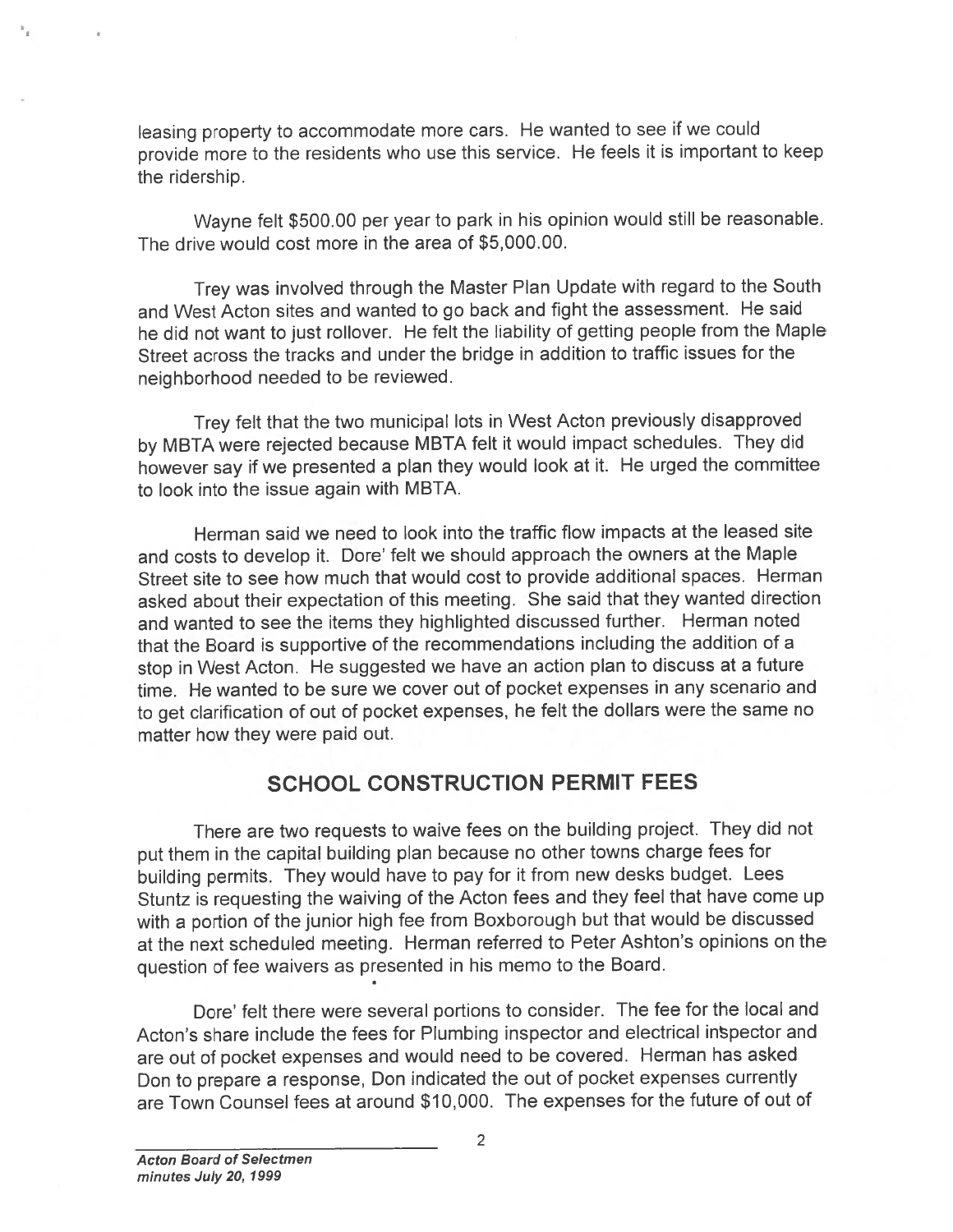pocket he felt would be around \$8-\$ 10,000 for future counsel work in addition to gas, electrical and <sup>p</sup>lumbing fees. He noted the microfiche fee and felt that the project would cost in the \$20,000 range. Dore' felt we should not try to recoup the legal fees. Don said the other fees for gas, electrical, and <sup>p</sup>lumbing inspectors fees need to be covered, as they are fees we have to pay out. Dore' felt we needed to charge for the <sup>p</sup>lumbing, electrical fees. Lees noted that they had wanted the building permit fee waived and that they did not know about the inspection fees at the writing of her letter. And assured that Boxboro would pay their fair share. Don suggested that serious thoughts be given to have school handle fees and not include in project documents.

Wayne had no problem waiving as long as out of pocket expenses were covered. DORE' HUNTER — Moved to Waive the Building fees excep<sup>t</sup> for Boxborough's portion of the fee for regional and we cover any counsel fees, but that we charge for normal inspection fees. TREY SHUPERT — Second. UNANIMOUS VOTE.

#### DAVID SANTOMENNA

They spoke about the Trust for Public land organization. He is <sup>a</sup> project manager working out of the Boston Office.

The full development scenario of the Dexter property would have 120 houses and <sup>a</sup> 9.6 Million estimated value. They are considering funding sources but that amount is very daunting. He felt for the acquisition to go forward Acton would need to provide some level of funding. He felt we need Acton's share to encourage the commitment from others. He realized that Town Meeting needed to vote this. The time line is that the owners would like to know by the end of July whether or not we were able to come up with the money. The owners wanted <sup>a</sup> commitment before the end of July. They have <sup>a</sup> deadline of August 1. Trey asked how much money they wanted from the Town. He said the owners would need to be flexible with their offer. Mr. Santomenna felt that around 3 million in funding would be available from outside sources. Trey noted the Master Plan said this is desirable parcel. He felt that the owner might not want to work within our timeframe. Wayne supports it as well, and encourage<sup>d</sup> them to meet with EDC to look at alternatives. Dore' noted that per pupil cost is \$6,000 per child or \$600,000 per year if figured that at least 40% of the homes would have school age children.

Herman noted that they would not like to see <sup>120</sup> homes on that site. They have <sup>a</sup> model for assessing the costs and would like to run that through the model. He noted we can't just take <sup>a</sup> vote and pu<sup>t</sup> an article on the warrant for <sup>3</sup> million at this time, he felt however, we would have <sup>4</sup> months since it is in 61A and would have to be offered to the Town in the future. The Trust of Public Land would buy the property and then convey it over to the Town. Dore' felt it is something we need to pursue. Trey did not want the landowners to ge<sup>t</sup> to the 61A point.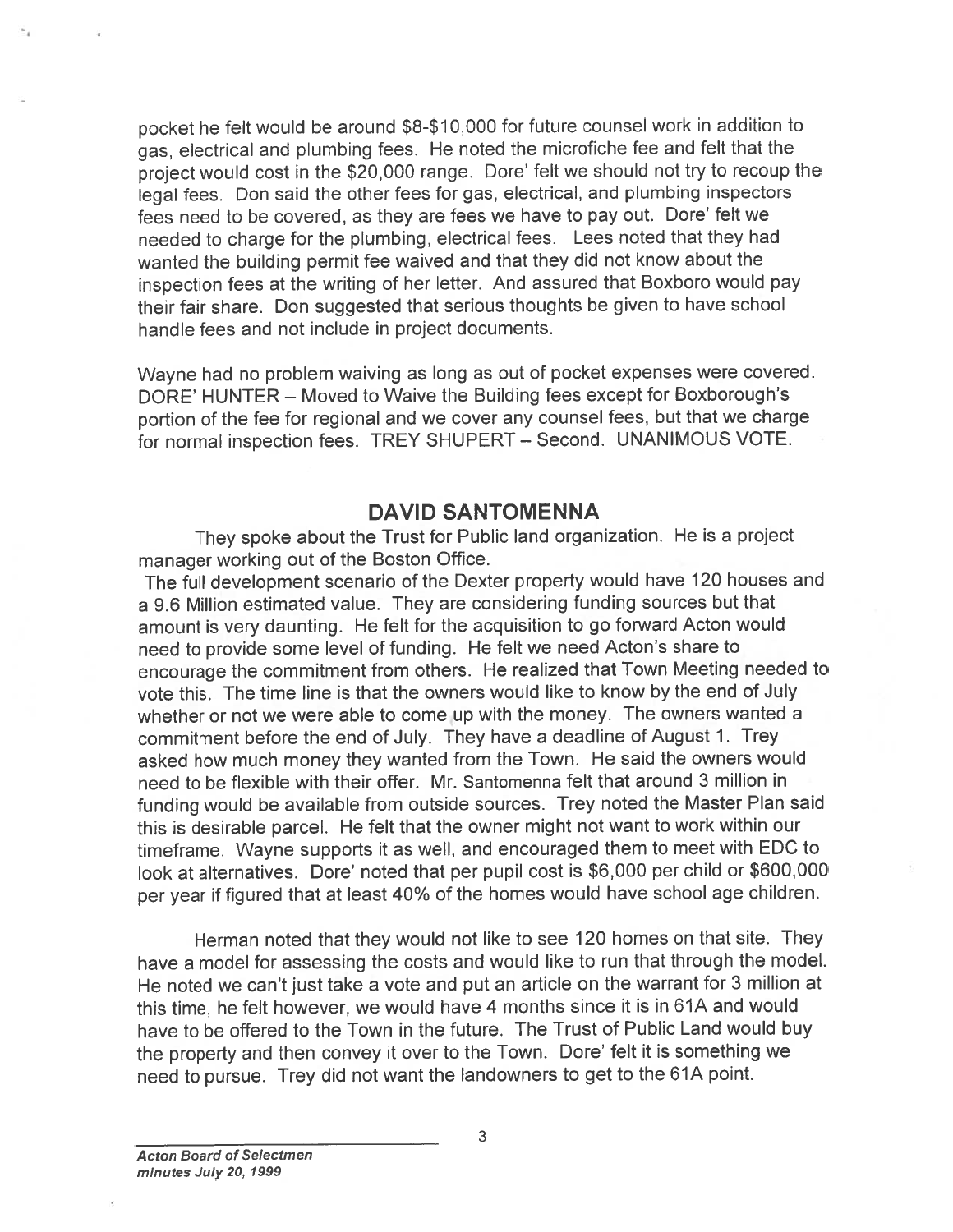Dore' felt we needed to offer it to the community.

## SELECTMEN'S BUSINESS

A/B CULTURAL COUNCIL — WAYNE FRIEDRICHS - Move to appoint Martha Day for <sup>3</sup> year term. HERMAN KABAKOFF - Second. UNANIMOUS VOTE

WAYNE FRIEDRICHS Moved to appoint members Coleman, Richmond and Goldman as Full members to the ABCC with terms to expire June 30, 2002. And to appoint members Salem, Drago and Addison as Associate Members with terms to expire June 30, 2000. HERMAN KABAKOFF - Second. UNANIMOUS VOTE.

## OTHER BUSINESS

TUITION REQUEST - Wayne asked about the tuition reques<sup>t</sup> forwarded from the Supt. of Schools. Don explained that under state law if an individual wants vocational training not offered in our region that the town provides the funds to allow that attendance. Don has forwarded the information to John Murray for preparation of <sup>a</sup> Reserve Fund Transfer to cover the tuition cost.

HISTORIC DISTRICT COMMISSION - Dote' spoke about the off street parking disapproval recently handed down by them. He asked that counsel be consulted as he felt this was an at grade issue. If the fence is the issue then he suggested we remove it. Herman seconded Dore's comments.

SEWER PROJECT — Dore' said the bylaw may need to be adjusted to add back some portion on the tax base. He felt that the committee would vote to leave it at the same at this point.

He said that the 30-year <sup>p</sup>lan looked feasible at this time. The next meeting is July 28<sup>th</sup> and the communication task force will probably take that entire meeting to discuss this. They anticipate the bid going out in August if no problems arise from the peer review. He felt October 25<sup>th</sup> would be a date for Special or two weeks later would be Ok too. The Task force is holding <sup>a</sup> review update meeting in September. The second meeting will be October 18<sup>th</sup>. He felt the final bid numbers should be available if every thing goes well we would move toward the October 25<sup>th</sup> Special Town Meeting.

Herman asked about the STF minutes of June 9 indicating subsidizing and enterprise fund similar to NESWC. Dore' said that he could not answer that question at this time and Herman felt this needed to be addressed. Dare' will try to clarify it.

John noted that the Bond commitment for the 11 Million has been received in the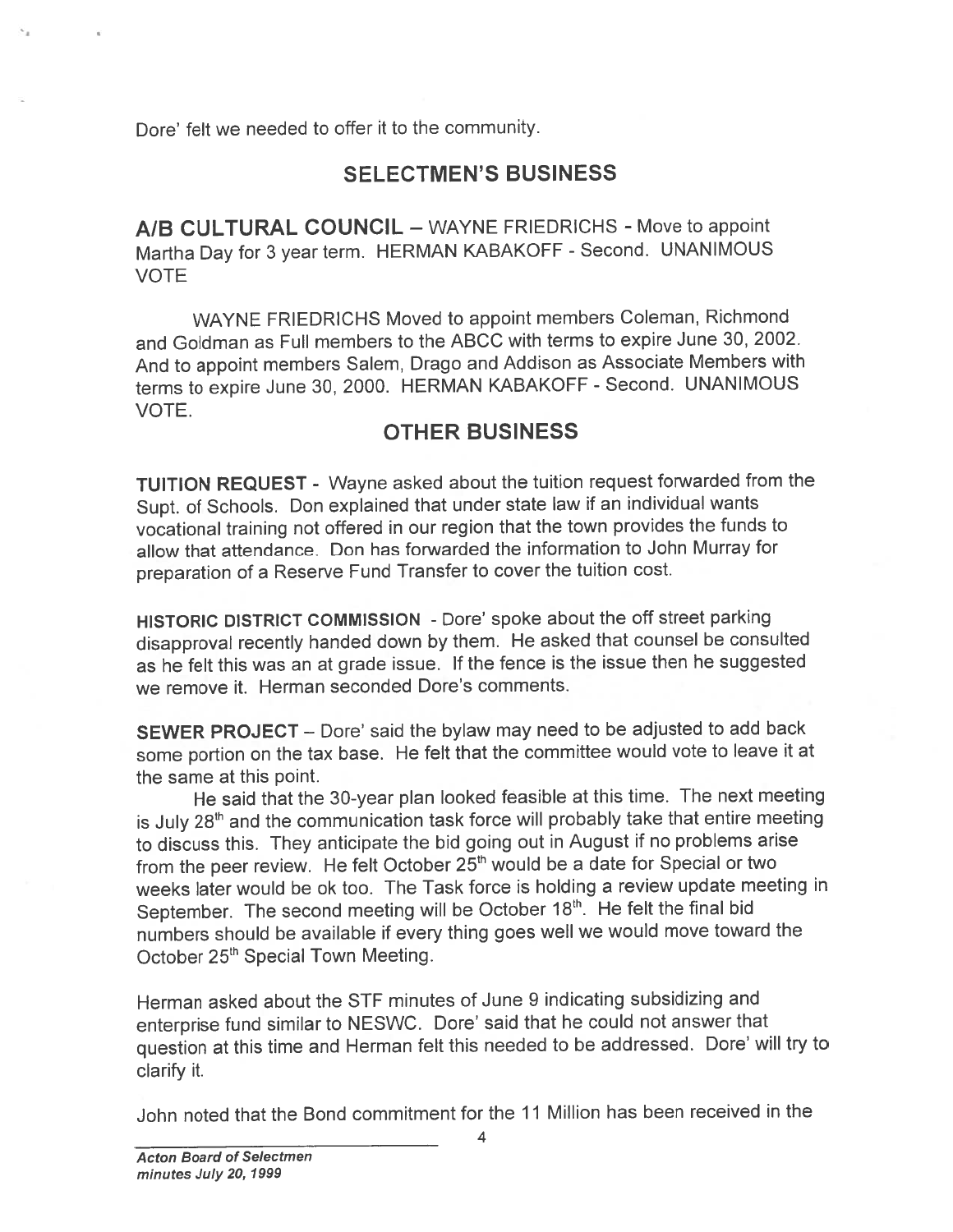Treasurers office.

REZONING ARTICLE IN BEACON FROM EDC. He felt it was <sup>a</sup> significant step and would change traffic patterns. He hoped that we handle bringing this rezoning to the attention of more people so that there is <sup>a</sup> lot of comment and participation at public meetings. It should be well understood and the voters need to know what that change would be. Wayne said they are <sup>p</sup>lanning <sup>a</sup> lot of information meetings for education. Dore' said the Lawsbrook residents should be brought into the loop.

ALG – Will meet the first and third Thursdays. Bart Wendell and Sandy Stone will facilitate it. The time line for budgets has been prepared by the Town Manager. The Finance Committee was asked to come to the Board if they disagree with an item so that it can be resolved early on.

JULY  $6^{TH}$  STORM - Herman wanted the efforts in the July  $6^{th}$  storm recognized. Kudo's to department heads. He noted that residents were unable to ge<sup>t</sup> to <sup>a</sup> command pos<sup>t</sup> number to ge<sup>t</sup> information. He asked why we couldn't ge<sup>t</sup> <sup>a</sup> magne<sup>t</sup> for homes with the numbers for Boston Edison for the citizens to call them during emergency.

CITIES AND TOWNS PUBLICATION — The Board discussed the Cities and towns percentage of revenues. We are almost last in the funding from the State. Herman asked Don to draft <sup>a</sup> letter to Pam Resor and others letting them know we noticed our 7%.

# CONSENT AGENDA

DORE' HUNTER - Moved to approve with the additional item in the Extra information packet to declare as surplus the Trash Trailer. WAYNE FRIEDRICHS -Second -UNANIMOUS VOTE.

SPECIAL PERMIT — The board noted that the proposed outside Lunch area at the Acton Toyota location was large enoug<sup>h</sup> to display <sup>4</sup> vehicles and suggests we pass with <sup>a</sup> caveat that it not be used for sale or display of vehicles, noted specifically. Herman Moved to approve the Amendment noted above with the Caveat that it not be used to display vehicles. — DORE' HUNTER — Second. UNANIMOUS VOTE.

# TOWN MANAGER'S REPORT

ICMA RESOURCE CITIES PROGRAM - Staff is asking if we have support to go forward. John said benefits are that we have best practices and being exposed to cutting edge technology. Herman was concerned about employees being out for <sup>3</sup>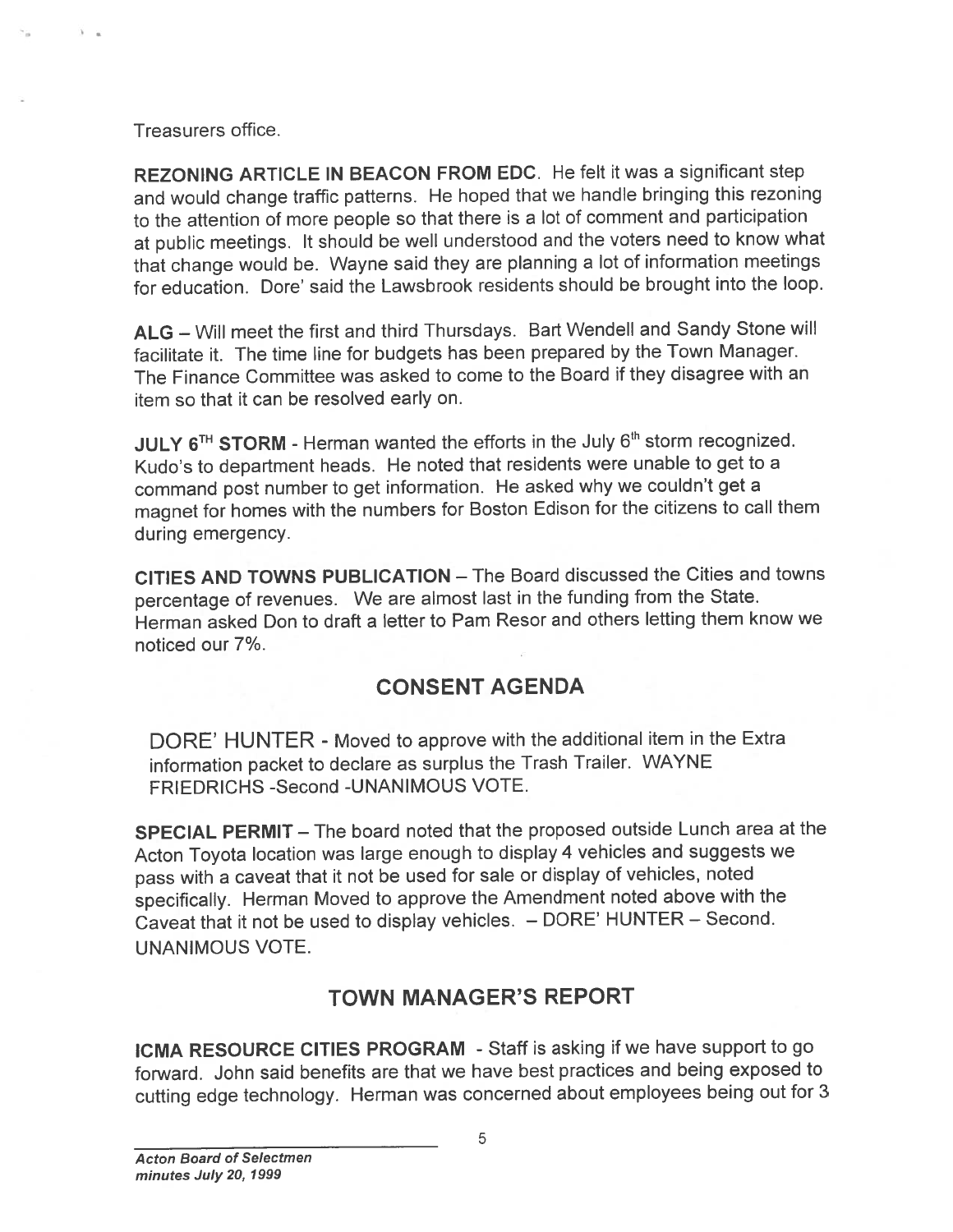weeks including their allotted vacation time. Dore' said he felt it was <sup>a</sup> goo<sup>d</sup> thing to start looking outside of our town. He could not see how this would not help the countries and ultimately Acton. He felt it was municipal foreign aid. Trey agree<sup>d</sup> and felt it would extend our teach beyond Acton. Wayne felt that as <sup>a</sup> private businessman it looked like there would be no dollar value to Acton, however if we can do it and not disrupt staff and all our projects it would be Ok, he felt it is <sup>a</sup> matter of resources. Herman asked if staff would donate <sup>a</sup> week of their vacation time to attend. This is not just <sup>a</sup> staff process; it is the entire community, Chamber and others. Herman felt that to add more to an already over worked labor force would not be <sup>a</sup> goo<sup>d</sup> situation. DORE' HUNTER Moved to Authorize staff to research what the commitments of staff would be. FRIEDRICHS — Second. UNANIMOUS VOTE.

Trey wanted to know who would be interested in participating.

Clerk

 $91, 416$ 

**Date** 

Christine Joyce

s.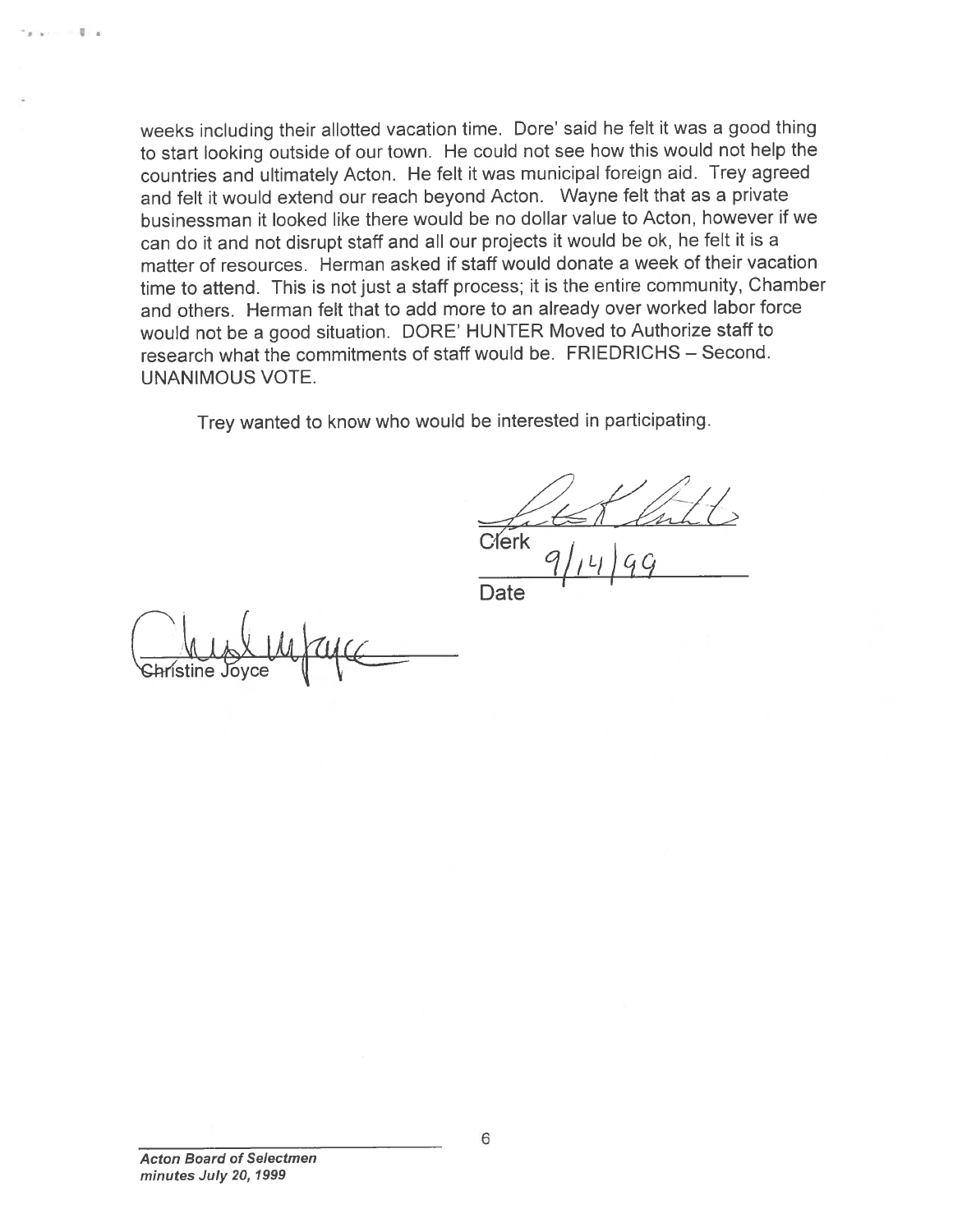July 16, 1999

TO: Board of Selectmen

**Colorado de Colorado de** 

FROM: Herman Kabakoff, Chairman

SUBJECT: Selectmen's Report

# AGENDA

## July 20, 1999 7:30 P.M. - Room 204

#### I. CITIZEN'S CONCERNS

## II. PUBLIC HEARINGS & APPOINTMENTS

- 1. 7:35 TRANSPORTATION ADViSORY COMMITTEE Member Audrey Stuart will be in to discuss the enclosed memo from (TAC) regarding the South Acton Commuter Lot.
- 2. 7:55 SCHOOL CONSTRUCTION PERMIT FEES Enclosed please find two requests for waivers of fees for the Local and Regional Construction Projects, along with staff comments for Board consideration.
- 3. 8:15 DAVID SANTOMENNA, Trustee for Public Land and the Acton Conservation Trust will be in to discuss the Carlisle Road land.

#### III. SELECTMEN'S BUSINESS

4. A/B Cultural Council — Enclosed <sup>p</sup>lease find correspondence regarding appointments to the ABC for Board consideration.

#### 5. OTHER BUSINESS

#### IV. CONSENT AGENDA

6. ACCEPT MINUTES — Enclosed <sup>p</sup>lease find Minutes from the May25 and June 8, <sup>1999</sup> Board meetings for Signature.

7. COA COMMITTEE APPOINTMENT - Enclosed please find a request from the VCC for appointment of Joseph Grandine to the COA for <sup>a</sup> term to expire June 30, <sup>2000</sup> for action.

8. AMENDMENT TO SITE PLAN #05/03/73-066 — Enclosed please find <sup>a</sup> reques<sup>t</sup> from the Building Commissioner for approva<sup>l</sup> of an amendment to Acton Toyota's Site Plan for Board action.

9. ADESA AUTO AUCTION – Enclosed please find materials from the Building Commissioner for Board review regarding compliance with conditions of the Class II Dealers License issued to Adesa.